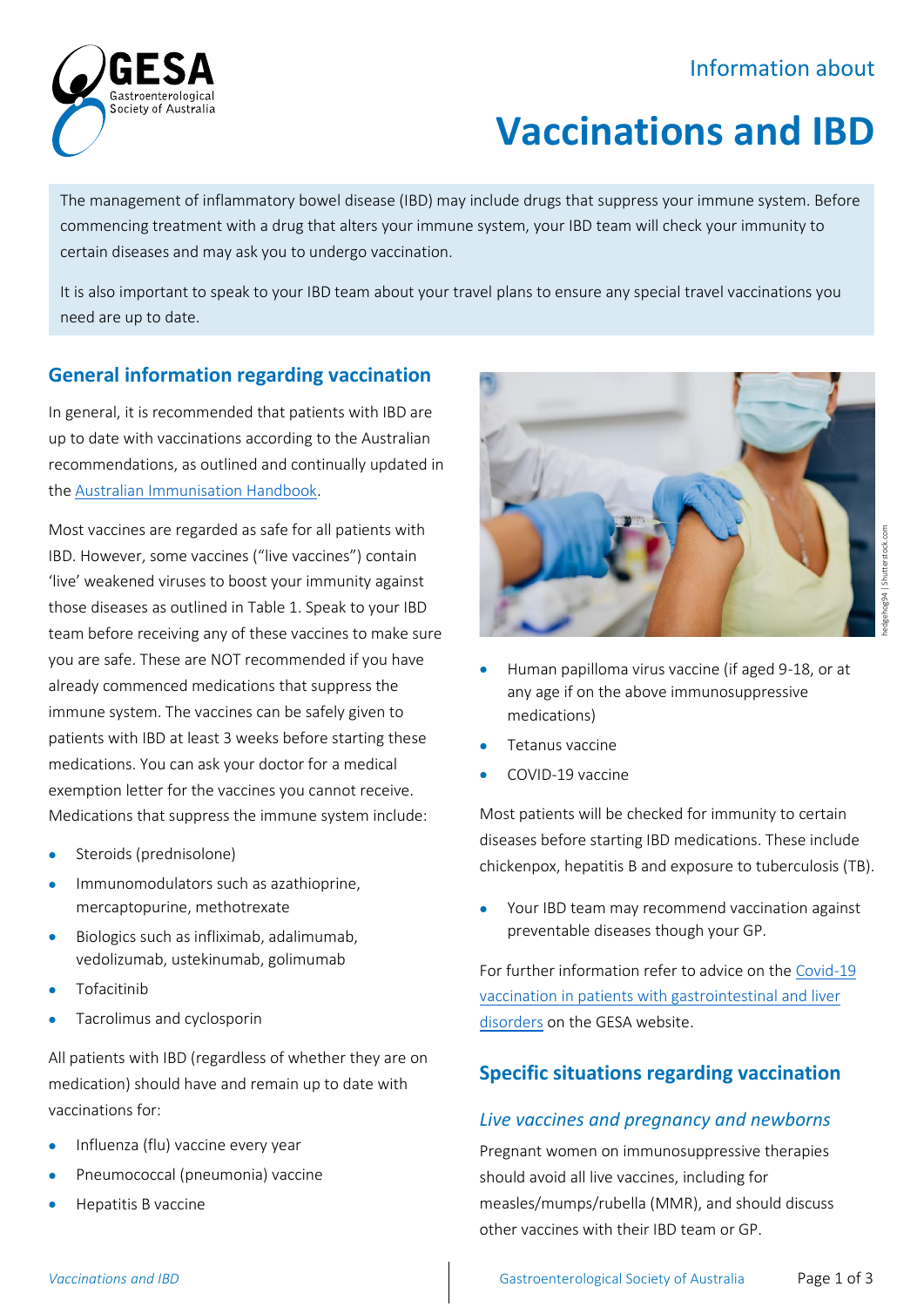#### **Table 1: Classification of vaccines**

| $\mathbf{\times}$ = not recommended whilst on immunosuppressive<br>therapy* | $\checkmark$ = safe whilst on immunosuppressive therapy |
|-----------------------------------------------------------------------------|---------------------------------------------------------|
| <b>Live Vaccines Against Viruses</b>                                        | <b>Inactivated Vaccines Against Viruses</b>             |
| <b>X</b> Herpes zoster (Zostavax)                                           | $\checkmark$ COVID-19                                   |
| X Japanese encephalitis (depends on brand)                                  | $\checkmark$ Hepatitis A                                |
| <b>X</b> Measles/mumps/rubella (MMR)                                        | <b>Hepatitis B</b>                                      |
| <b>X</b> Measles/mumps/rubella/varicella (MMRV)                             | Human papilloma virus (HPV)                             |
| <b>X</b> Rotavirus                                                          | Influenza (flu)                                         |
| <b>X</b> Rubella                                                            | $\checkmark$ Inactivated poliomyelitis (IPV)            |
| X Varicella (chickenpox)                                                    | $\checkmark$ Japanese encephalitis (depends on brand)   |
| X Yellow fever                                                              | $\sqrt{\phantom{a}}$ Rabies                             |
|                                                                             | ◆ Recombinant non-live Herpes Zoster (Shingrix)         |
| Live Vaccines Against Bacteria                                              | <b>Inactivated Vaccines Against Bacteria</b>            |
| X Oral typhoid                                                              | Diphtheria-tetanus (dT)                                 |
| X Tuberculosis (BCG)                                                        | $\checkmark$ Diphtheria-tetanus-pertussis (dTpa)        |
|                                                                             | $\checkmark$ Haemophilus influenza type B (HiB)         |
|                                                                             | Injectable typhoid                                      |
|                                                                             | Meningococcal                                           |
|                                                                             | Oral cholera                                            |
|                                                                             | Pneumococcal (pneumonia)                                |
|                                                                             | Q fever                                                 |

\*Discuss the timing of these vaccinations with your IBD team

Mothers on biologic therapies should discuss vaccination of their infant with their IBD team, as the medications taken during pregnancy can influence the safety of live vaccinations after birth. The main one affected on the schedule in Australia is rotavirus vaccine.

You can ask your doctor for a medical exemption letter for the vaccines you cannot receive. These include letters for yourself and your children (in the case of rotavirus vaccine). This may increase your risk of acquiring the diseases you would be protected from otherwise.

#### **Travel vaccinations**

If you are planning travel, it is important to discuss this with your IBD team and doctors in travel clinics at least 6- 8 weeks prior to leaving. This allows for vaccinations to be given to you if required and/or advised by your



doctors. It would be advisable to attend an expert travel clinic to ensure you are adequately prepared for the regions you plan on visiting on your trip.

As outlined above, if you are on certain medications for your IBD that suppress the immune system, you may find you cannot take live vaccinations (table 1 above)